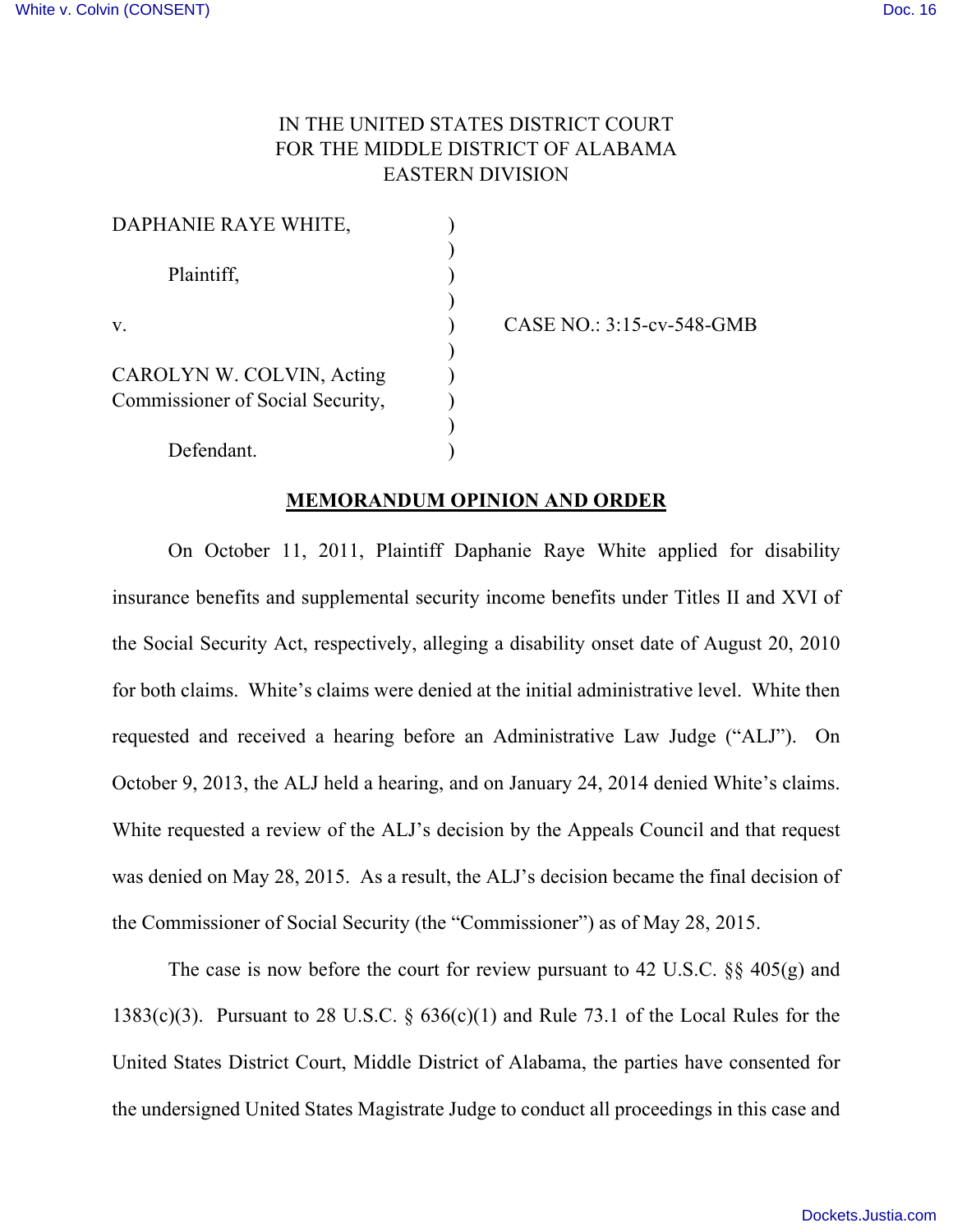to enter a final judgment. Based on the court's review of the record and the relevant case law, the court concludes that the decision of the Commissioner is due to be AFFIRMED.

#### **I. STANDARD OF REVIEW**

The court reviews a social security appeal to determine whether the Commissioner's decision "is supported by substantial evidence and based upon proper legal standards." *Lewis v. Callahan*, 125 F.3d 1436, 1439 (11th Cir. 1997). The court will reverse the Commissioner's decision if it is convinced that the decision was not supported by substantial evidence or that the proper legal standards were not applied. *Carnes v. Sullivan*, 936 F.2d 1215, 1218 (11th Cir. 1991). The court "may not decide the facts anew, reweigh the evidence, or substitute its judgment for that of the Commissioner," but rather it "must defer to the Commissioner's decision if it is supported by substantial evidence." *Miles v. Chater*, 84 F.3d 1397, 1400 (11th Cir. 1997) (internal quotation marks omitted). "Even if the evidence preponderates against the Secretary's factual findings, [the court] must affirm if the decision reached is supported by substantial evidence." *Martin v. Sullivan*, 894 F.2d 1520, 1529 (11th Cir. 1990). Moreover, reversal is not warranted even if the court itself would have reached a contrary result. *See Edwards v. Sullivan*, 937 F.2d 580, 584 n.3 (11th Cir. 1991).

The "substantial evidence" standard is met "if a reasonable person would accept the evidence in the record as adequate to support the challenged conclusion." *Holladay v. Bowen*, 848 F.2d 1206, 1208 (11th Cir. 1988) (quoting *Boyd v. Heckler*, 704 F.2d 1207, 1209 (11th Cir. 1983)). Substantial evidence has been described as "more than a scintilla, but less than a preponderance." *Bloodsworth v. Heckler*, 703 F.2d 1233, 1239 (11th Cir.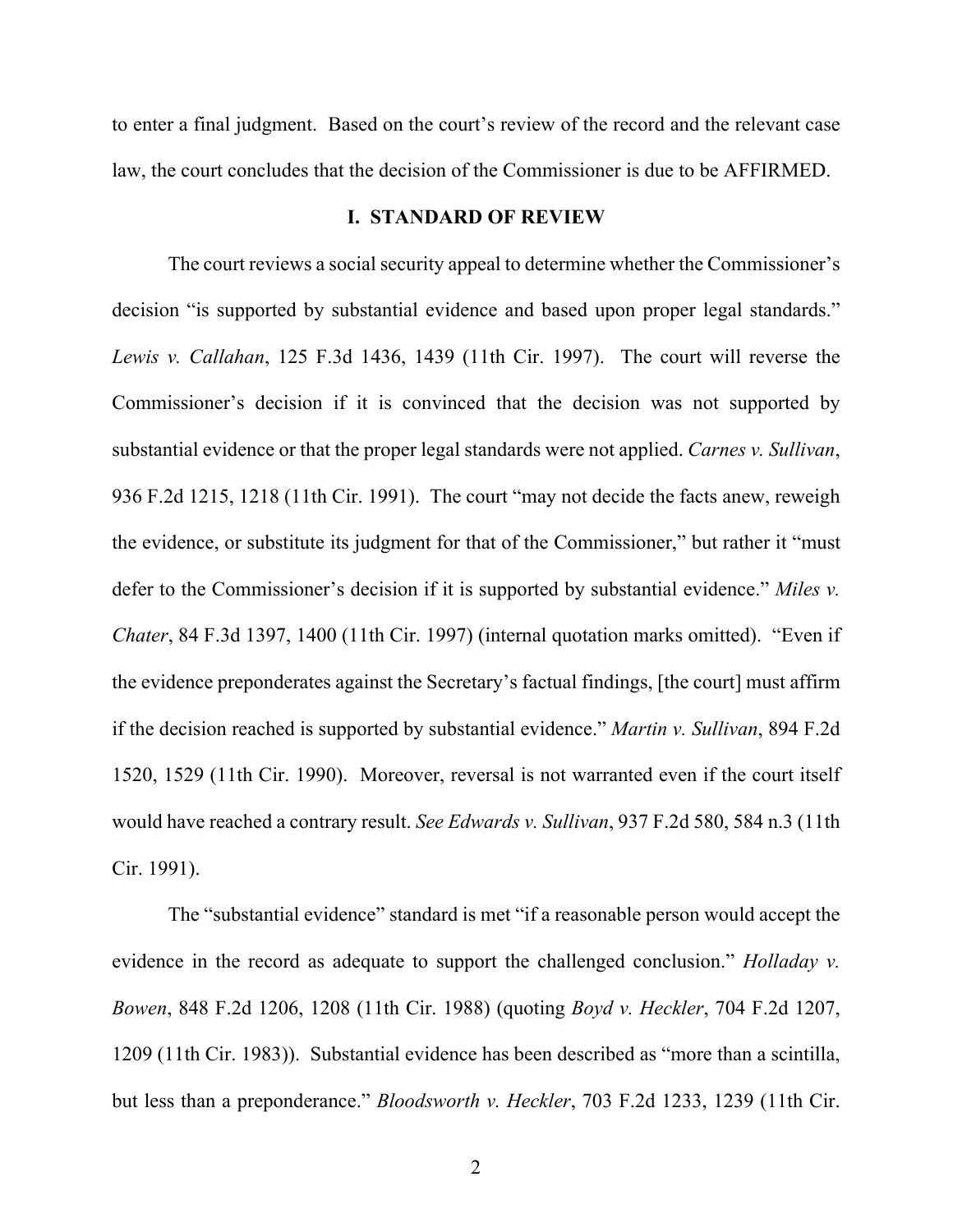1983). The court must scrutinize the entire record to determine the reasonableness of the decision reached and cannot "act as [an] automaton[] in reviewing the [Commissioner's] decision." *Hale v. Bowen*, 831 F.2d 1007, 1010 (11th Cir. 1987). Thus, the court must consider evidence both favorable and unfavorable to the Commissioner's decision. *Swindle v. Sullivan*, 914 F.2d 222, 225 (11th Cir. 1990).

The court will reverse the Commissioner's decision if the decision applies incorrect law, or if the decision fails to provide the court with sufficient reasoning to determine that the Commissioner properly applied the law. *Jones ex rel. T.J.J. v. Astrue*, 2011 WL 1706465, at \*2 (M.D. Ala. May 5, 2011) (citing *Keeton v. Dep't of Health & Human Servs.*, 21 F.3d 1064, 1066 (11th Cir. 1994)). There is no presumption that the Commissioner's conclusions of law are valid. *Id.*

### **II. STATUTORY AND REGULATORY FRAMEWORK**

To qualify for disability benefits, a claimant must show the "inability to engage in any substantial gainful activity by reason of any medically determinable physical or mental impairment which can be expected to result in death or which has lasted or can be expected to last for a continuous period of not less than 12 months."  $42 \text{ U.S.C.} \& 423(d)(1)(\text{A})$ ;  $42$ U.S.C. § 416(i). A physical or mental impairment is "an impairment that results from anatomical, physiological, or psychological abnormalities which are demonstrated by medially acceptable clinical and laboratory diagnostic techniques." 42 U.S.C. § 423(d)(3). White bears the burden of proving that she is disabled, and she is responsible for producing evidence to support her claim. *See Ellison v. Barnhart*, 355 F.3d 1272, 1276 (11th Cir. 2003).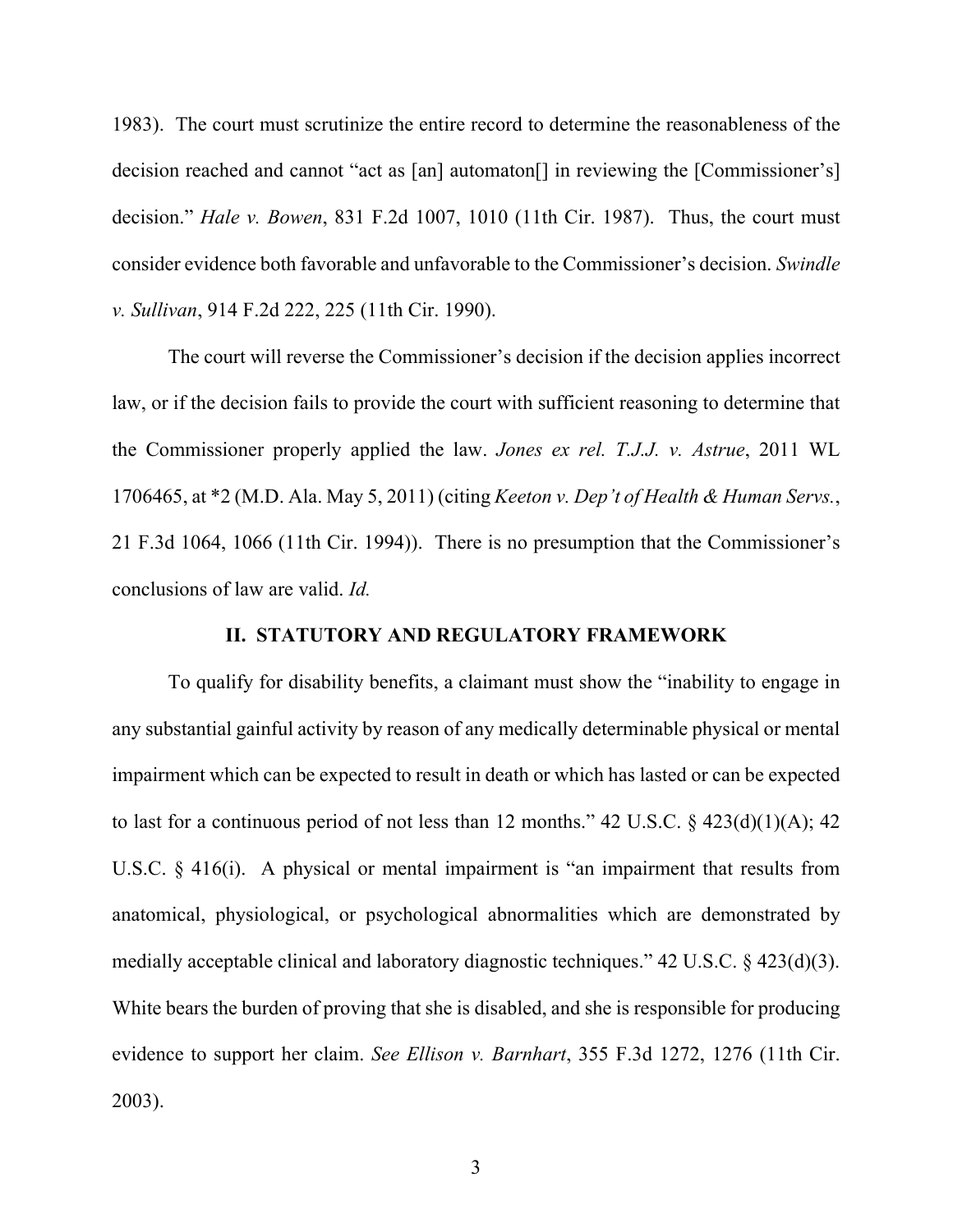A determination of disability under the Social Security Act requires a five-step analysis. 20 C.F.R. § 404.1520(a). The Commissioner must determine in sequence:

- (1) Is the claimant presently unable to engage in substantial gainful activity?
- (2) Is the claimant's impairment(s) severe?
- (3) Does the claimant's impairment(s) satisfy or medically equal one of the specific impairments set forth in 20 C.F.R. Pt. 404, Subpt. P, App. 1?
- (4) Is the claimant unable to perform her former occupation?
- (5) Is the claimant unable to perform other work given her residual functional capacity, age, education, and work experience?

*See Frame v. Comm'r, Soc. Sec. Admin.*, 596 F. App'x 908, 910 (11th Cir. 2015). "An affirmative answer to any of the above questions leads either to the next question, or, on steps three and five, to a finding of disability. A negative answer to any question, other than step three, leads to a determination of 'not disabled.'" *McDaniel v. Bowen*, 800 F.2d 1026, 1030 (11th Cir. 1986) (quoting 20 C.F.R. § 416.920(a)−(f)). "Once the finding is made that a claimant cannot return to prior work the burden of proof shifts to the Secretary to show other work the claimant can do." *Foote v. Chater*, 67 F.3d 1553, 1559 (11th Cir. 1995) (citing *Gibson v. Heckler*, 762 F.2d 1516 (11th Cir. 1985)).

# **III. FACTUAL BACKGROUND AND ADMINISTRATIVE PROCEEDINGS**

White was 37 years old at the time of the ALJ's decision. R. 120. She is married with no children and lives with her husband. R. 29. She completed the 12th grade and has performed a variety of jobs since August of 1995, last working as a cashier at a grocery store in August of 2010. R. 30 & 170. White claims that she suffers from numbness in her arms, legs, hands, and feet; experiences "stabbing" pain in her neck and back; and is unable to sit or stand for extended periods of time. R. 30–37. Her past relevant work experience includes manual labor as a "metal finisher" from 1995 to 2001 and again in 2003, work as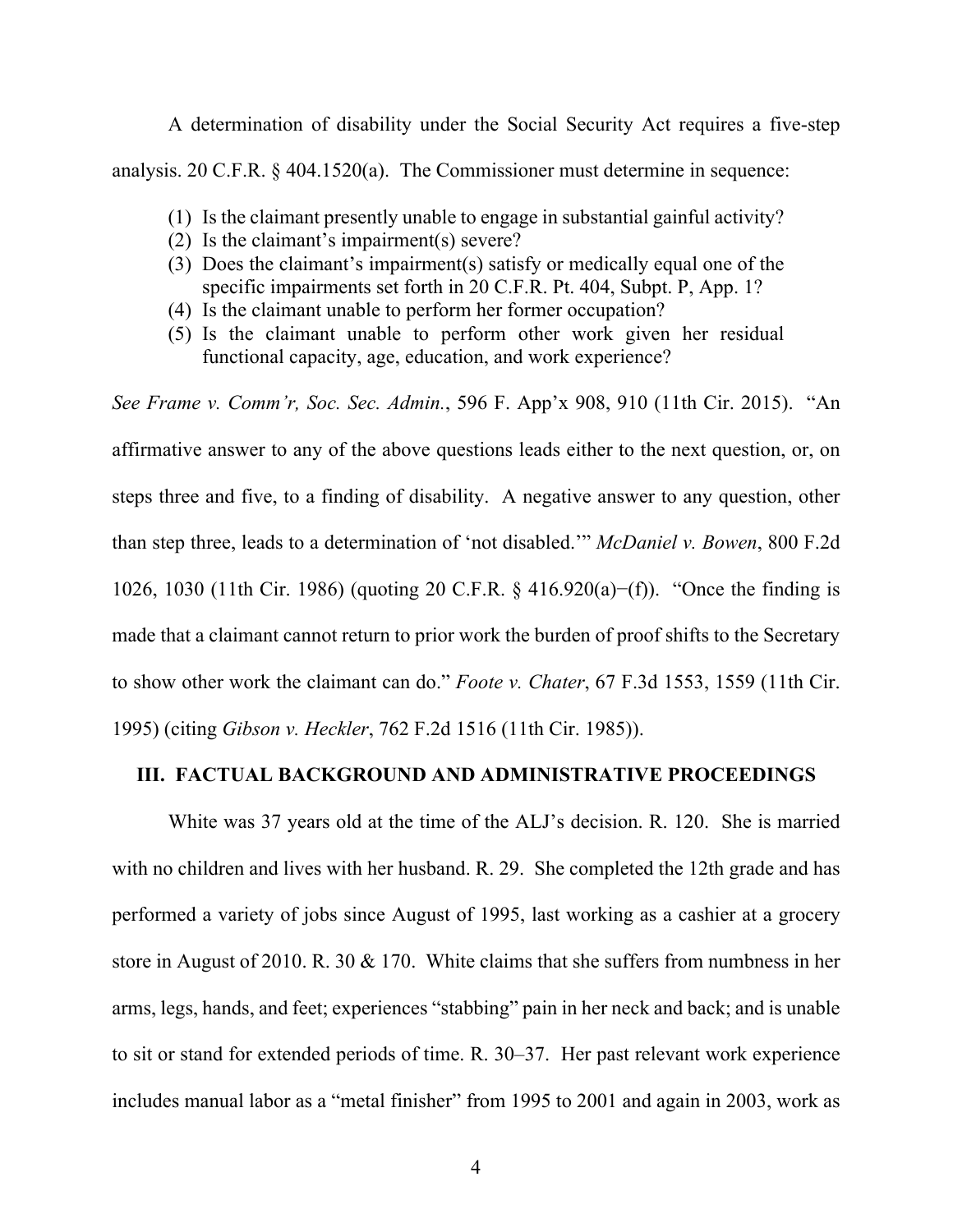a delivery driver and car saleswoman from 2002 to 2003, and work in bowling alleys in 2005 and from 2008 to 2009 cleaning and running a snack bar. R. 170–77.

Following an administrative hearing, the ALJ found that White suffered from the following severe impairments under 20 C.F.R. §§ 404.1520(c) and 416.920(c): anxiety, restless leg syndrome, hypermobile patella, chronic back pain, and neuropathy. R. 13. Despite these severe impairments, after undertaking a review of the entire record, the ALJ found, at step three of the analysis, that White did not have an impairment or combination of impairments that meets or medically equals the severity of one of those listed in the applicable regulations. R. 13–15. The ALJ further found, at steps four and five, that while White's limitations prevent her from performing any of her past work, she has the residual functional capacity to perform "less than a full range of light work."<sup>1</sup> R. 15-19. Specifically, the ALJ concluded that White can perform light work with the following limitations: "[White] requires a sit/stand option, as needed; can occasionally bend, stoop, crouch, and crawl; can occasionally reach overhead; and can frequently but not constantly perform handling and fingering. She is limited to simple work with occasional interaction with other employees, supervisors, and the public." R. 15. Ultimately, the ALJ concluded that White was not disabled within the meaning of the Social Security Act from August 20,

<sup>&</sup>lt;sup>1</sup> "Light work involves lifting no more than 20 pounds at a time with frequent lifting or carrying of objects weighing up to 10 pounds. Even though the weight lifted may be very little, a job is in this category when it requires a good deal of walking or standing, or when it involves sitting most of the time with some pushing and pulling of arm or leg controls. To be considered capable of performing a full or wide range of light work, [a claimant] must have the ability to do substantially all of these activities. If someone can do light work, we determine that he or she can also do sedentary work, unless there are additional limiting factors such as loss of fine dexterity or inability to sit for long periods of time." 20 C.F.R. § 404.1567.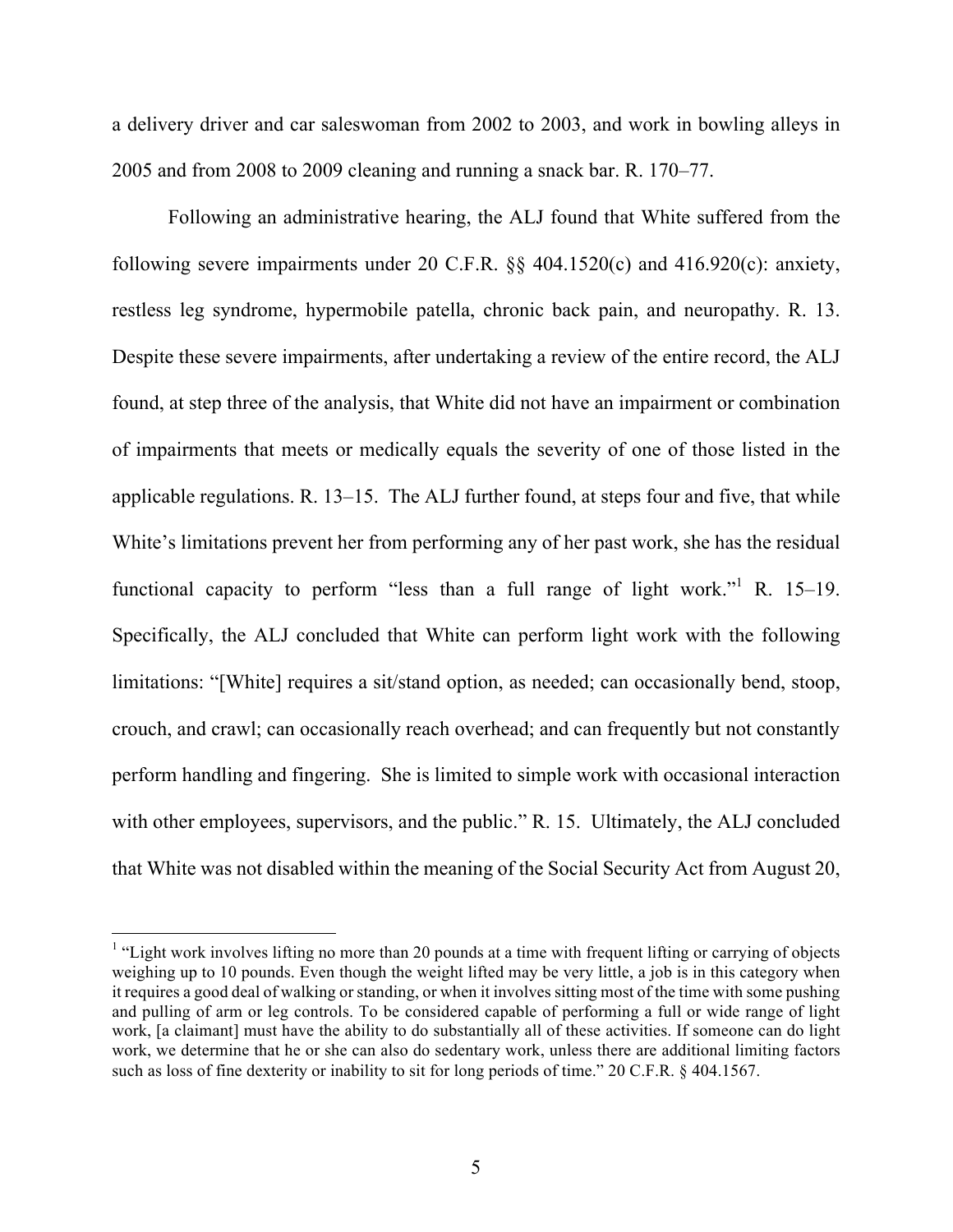2010, her alleged disability onset date, through the date of the ALJ's decision, and the ALJ denied her claims. R. 20.

### **IV. DISCUSSION**

## **A. Issues Presented**

 

White presents two issues for the court's review: (1) whether the Appeals Council adequately evaluated the medical source opinion of White's treating physician, Dr. Pran Sood; and (2) whether the vocational expert's testimony regarding White's requirement to alternate between sitting and standing constituted reversible error. <sup>2</sup> *See* Doc. 11. After careful consideration of the parties' arguments, the ALJ's opinion, and the record as a whole, the court finds that the ALJ's opinion is supported by substantial evidence and based upon the proper legal standards and is therefore due to be affirmed.

# **B. The Appeals Council's Denial of Review**

When White appealed the ALJ's decision to deny benefits, she submitted for consideration a questionnaire from Dr. Sood, her treating physician. R. 4–5. The questionnaire, dated May 5, 2014, related to the effects of White's symptoms on her level of functioning and ability to work. R. 706–08. For example, it asked about White's ability to "sustain any type of job for a normal work week," whether White's medical issues would lead to her absence from work, how her symptoms would impact her ability to concentrate on tasks, and which individual tasks White is either capable or incapable of performing. R.

<sup>&</sup>lt;sup>2</sup> In White's "Statement of the Issues," she states that the "ALJ's decision is not supported by substantial evidence because it fails to resolve material conflicts in the evidence." Doc. 11 at 6. However, her argument in subsection two is narrowly focused on the vocational expert's testimony. *See* Doc. 11 at 11–15.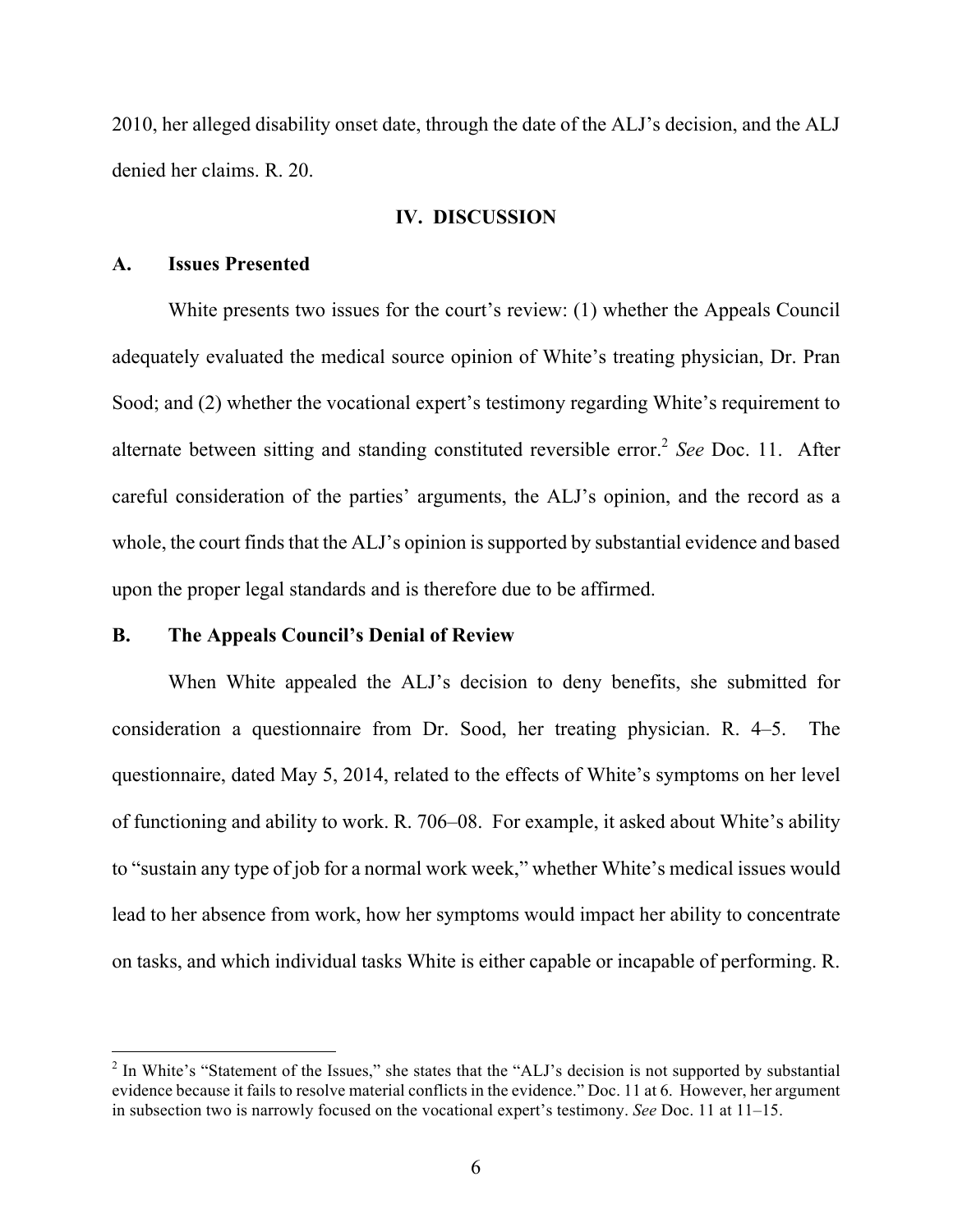706–08. Ultimately, when asked if there was anything that "would be helpful for the Administrative Law Judge to know about Ms. White's medical condition and/or her limitations," Dr. Sood opined that White needs surgery on her neck, medication for her pain, chronic pain management,<sup>3</sup> and "may need" surgery on her lower back. In the notice of its decision, the Appeals Council stated that it had "considered" Dr. Sood's questionnaire but still found no "reason under [its rules] to review the Administrative Law Judge's decision." R. 1–2.

White argues that the Appeals Council did not adequately consider the additional evidence that she presented in her appeal (that is, Dr. Sood's questionnaire). Doc. 11 at 6– 11. She further asserts that this evidence is new, material, and chronologically relevant, and that when taken into consideration, there is a reasonable chance the additional evidence would alter the ALJ's decision. Doc. 11 at 8–10.

## *1. Appeals Council's Discussion of Dr. Sood's Questionnaire*

A claimant may produce new evidence at each stage of the administrative process, and the Appeals Council has the discretion to refrain from reviewing the ALJ's decision. *Washington v. Soc. Sec. Admin., Comm'r*, 806 F.3d 1317, 1320 (11th Cir. 2015). However, the Appeals Council must consider evidence that is "new, material, and chronologically relevant." *Id.* (citing 20 C.F.R. §§ 404.970(b) & 416.1470(b)). If the evidence before the Appeals Council renders the ALJ's "action, findings, or conclusion contrary to the weight

<sup>&</sup>lt;sup>3</sup> The questionnaire states that she needs "ch. pain management," which the court is interpreting as "chronic" pain management." R. 707. Similarly, Dr. Sood refers to a "L.B. problem," which the court interprets as a "lower back problem." R. 707.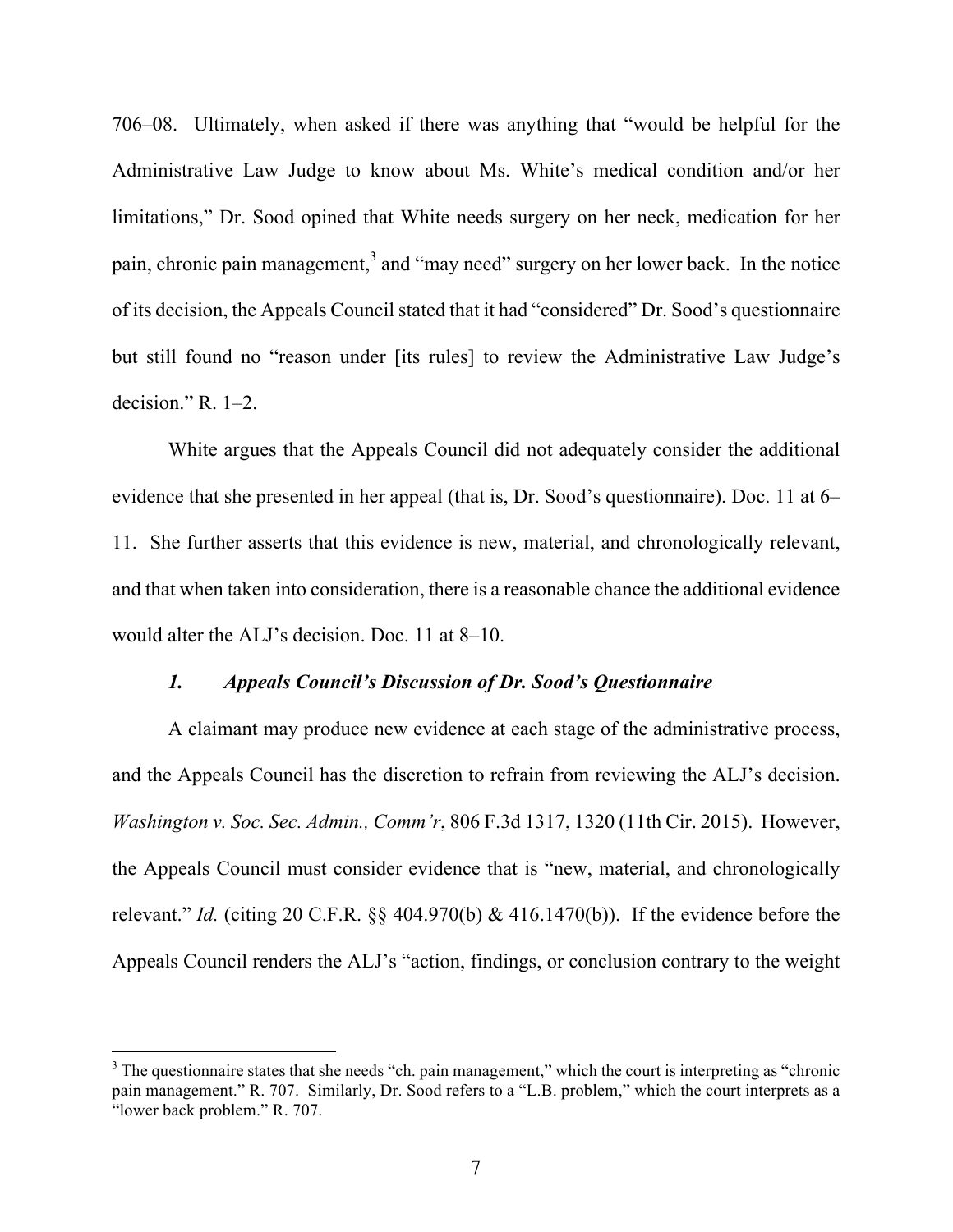of the evidence" as a whole, review is required. *Ingram v. Comm'r of Soc. Sec. Admin.*, 496 F.3d 1253, 1261 (11th Cir. 2007). When a claimant properly presents new evidence to the Appeals Council and it denies review, the reviewing district court "must consider whether that new evidence renders the denial of benefits erroneous." *Id.* at 1262.

White asserts that when the Appeals Council stated it "considered the additional evidence listed on the enclosed Order of Appeals Council" and "found that this information does not provide a basis for changing the Administrative Law Judge's decision," it erred because it failed to articulate adequately the extent to which it considered and weighed Dr. Sood's questionnaire. Doc. 11 at 6–11; R. 1–2. Due to this failure, White argues, the Appeals Council has "perfunctorily adhered" to the ALJ's opinion. Doc. 11 at 10; *see Epps v. Harris*, 624 F.2d 1267, 1273 (5th Cir. 1980) (requiring remand when the Appeals Council "perfunctorily adhered to the decision of the hearing examiner"). White's argument is misguided. Since the Eleventh Circuit's 2014 decision in *Mitchell v. Commissioner, Social Security Administration*, courts in this circuit have repeatedly rejected the very argument White advances. 771 F.3d 780 (11th Cir. 2014). The Eleventh Circuit summarized its position in *Atha v. Commissioner, Social Security Administration*:

In *Mitchell v. Commissioner, Social Security Administration,* this Court recently concluded that the Appeals Council is not required to provide a detailed explanation of a claimant's new evidence when it denies a petition for review. *Mitchell,* 771 F.3d 780, 783–85 (11th Cir. 2014). As in Atha's case, the Appeals Council in *Mitchell* denied review, stating simply that it had considered the additional evidence but "the information did not provide a basis for changing the ALJ's decision." *See id.* at 782. This Court determined that the Appeals Council's explanation was sufficient, emphasizing that the record did not provide a "basis for doubting the Appeals Council's statement that it considered Mitchell's additional evidence." *Id.* at 783–84. Moreover, we have clarified that *Mitchell's* holding is not limited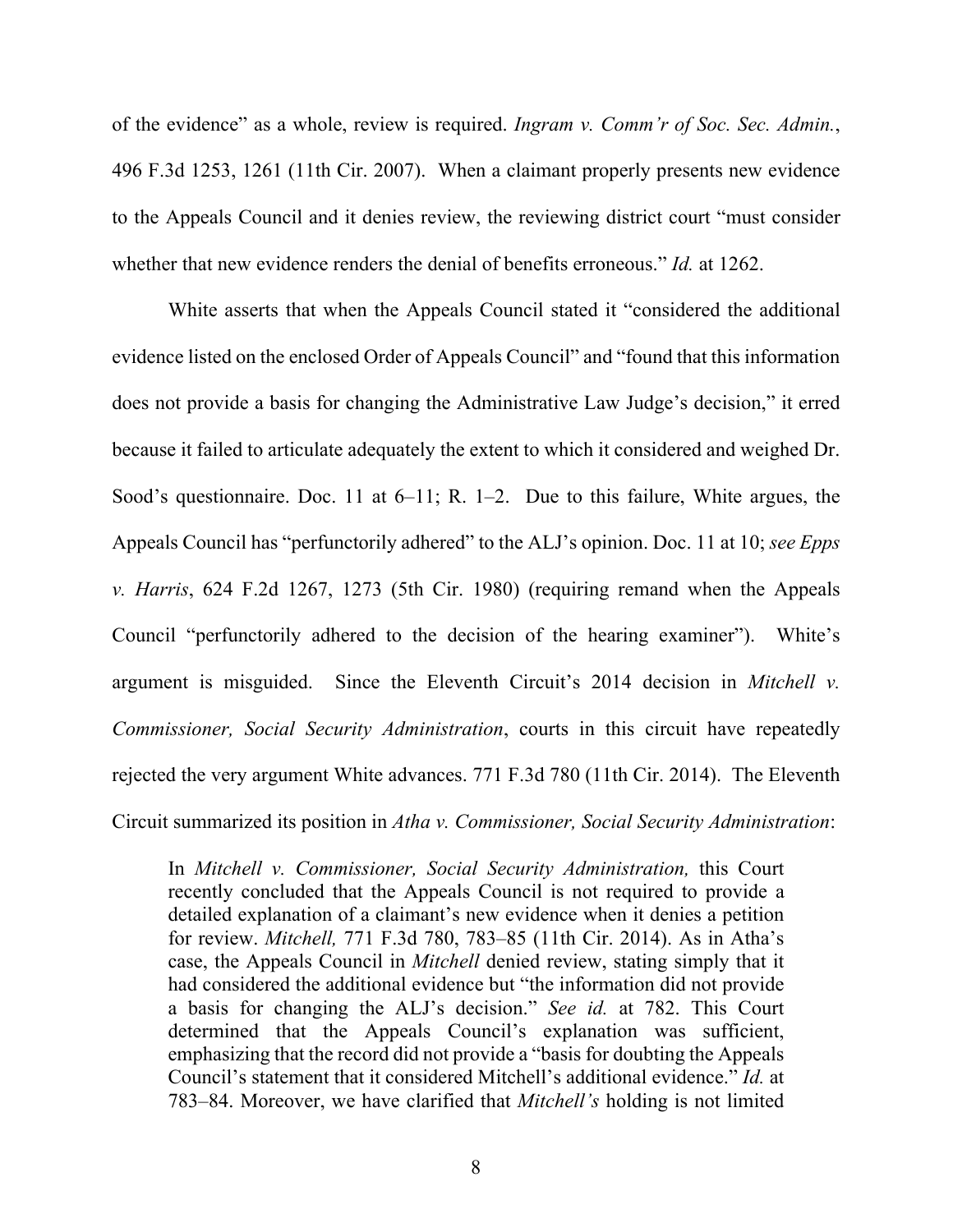"to situations where the new evidence was 'cumulative' or 'not chronologically relevant.'" *Parks ex rel. D.P. v. Comm'r, Soc. Sec. Admin.,* 783 F.3d 847, 853 (11th Cir. 2015).

616 F. App'x 931, 935 (11th Cir. 2015). The Appeals Council here similarly stated that it had considered White's new evidence but that the evidence did not provide a basis for reversing the ALJ's denial of benefits, and it denied review.<sup>4</sup> The Appeals Council was not required to do anything more.

Courts in this circuit will not look behind the Appeals Council's assertion that it has considered additional evidence presented by a claimant unless it appears that the Appeals Council has "perfunctorily adhered" to the ALJ's decision because the additional evidence clearly undermines the ALJ's rationale. *See, e.g.*, *Mitchell*, 771 F.3d at 783; *Beavers v. Soc. Sec. Admin., Comm'r*, 601 F. App'x 818, 822 (11th Cir. 2015) (stating that there was no basis for concluding that the Appeals Council did not consider the claimant's proffered new evidence because none of this evidence "directly undermines the ALJ's stated rationale for his decision")*.* For example, in *Mitchell*, the court found "no basis" to question the Appeals Council's assertion that it had considered the new evidence where the evidence was either cumulative of the evidence already in the record or not chronologically relevant. *Mitchell*, 771 F.3d at 783–85. Conversely, in *Hethcox v. Commissioner of Social* 

<sup>&</sup>lt;sup>4</sup> The parties argue over whether the evidence presented to the Appeals Council was "new, material, and chronologically relevant," but this question is not material at this juncture. The Appeals Council stated that it considered the additional evidence, so the question of whether the evidence was new, material, and chronologically relevant is not dispositive. That issue arises only when the Appeals Council fails to consider new evidence altogether. *See, e.g.*, *Washington*, 806 F.3d at 1321 (stating that the Appeals Council's erroneous refusal to consider new evidence is determined by the "new, material, and chronologically relevant standard"). However, the issue may become relevant to the court's determination of whether the Appeals Council "perfunctorily adhered" to the ALJ's decision, as discussed *infra*.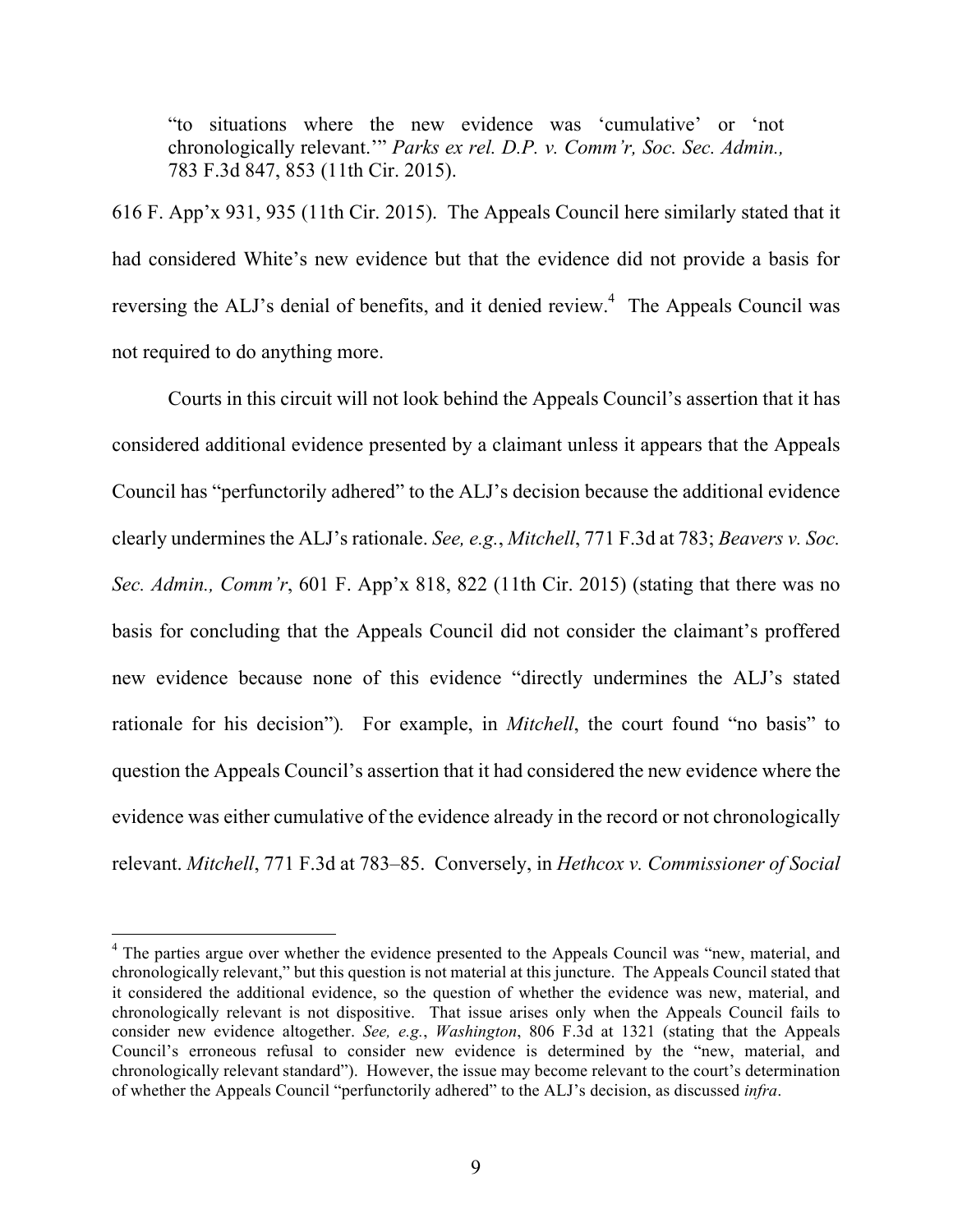*Security*, the court held that there was no suggestion that the Appeals Council properly considered the claimant's new evidence where the evidence clearly corroborated the claimant's contention of lifelong intellectual disability. 638 F. App'x 833, 836 (11th Cir. 2015); *accord Mitchell*, 771 F.3d at 783–84 (stating that the record in *Epps* provided an "affirmative basis for concluding the Appeals Council failed to evaluate the claimant's new evidence" because the additional evidence directly contradicted the primary rationale behind the ALJ's denial of benefits).

The additional evidence submitted to the Appeals Council here, Dr. Sood's questionnaire, does not undermine the reasoning behind the ALJ's decision to deny benefits. This evidence, like the new evidence in *Mitchell*, is cumulative of evidence already in the administrative record. The ALJ had already noted Dr. Sood's "guarded prognosis" in her opinion. R. 18. The ALJ found this prognosis, as well as Dr. Sood's opinion that White's injuries were permanent, to be inconsistent with Dr. Sood's medical notes, which documented White's improvement with treatment. R. 18; *see* R. 369 (noting White's report that her neck pain improved after cervical epidurals); R. 370 (observing that White "still seems to be doing well" after lumbar epidurals for her lower back and had "improved a good bit [un]til recently where she started to have increasing problems" after epidurals for her neck pain); R. 371 ("[White] says she is well controlled with the[] pain medication and Butran patches . . . ."). Dr. Sood's guarded prognosis and opinion of the permanency of White's injuries were thus evident in the existing medical records, and the recitation of these opinions in the questionnaire does not undermine the reasoning behind the ALJ's opinion. *See* R. 707. Other factors contributing to the ALJ's decision were the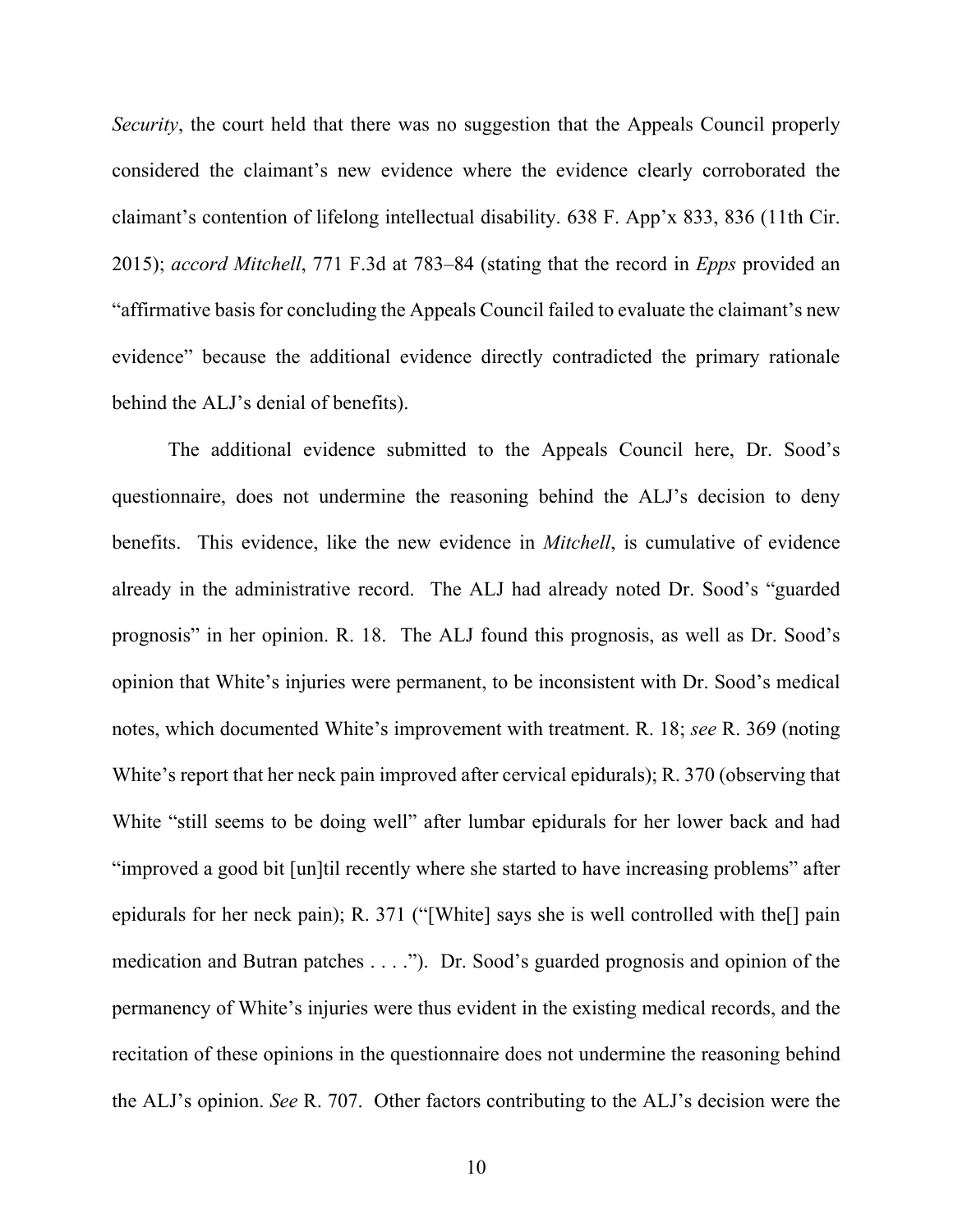"relatively weak medical evidence," the limited credibility of White's statements concerning her symptoms, and White's normal cognitive functioning. R. 16–18. Nothing in Dr. Sood's questionnaire contradicts these findings so as to undermine the ALJ's rationale. The court thus concludes that there is no basis in the record to question the Appeals Council's assertion that it considered the additional evidence White presented in the form of Dr. Sood's May 5, 2014 questionnaire.

# *2. Whether the ALJ's Decision is Erroneous in Light of White's New Evidence*

The court's inquiry does not end there, however. Instead, *Ingram* instructs the court to consider White's evidence anew and to determine whether it renders the denial of White's benefits erroneous. *See Ingram*, 496 F.3d at 1262. In other words, the court must determine whether, in light of White's proffered additional evidence, "the ALJ's decision to deny benefits is not supported by substantial evidence in the record as a whole." *Timmons v. Comm'r of Soc. Sec.*, 522 F. App'x 897, 902 (11th Cir. 2013). After a thorough review of the record, including the new evidence White submitted to the Appeals Council, the court concludes that this additional evidence does not render the ALJ's decision erroneous.

Dr. Sood's May 5, 2014 questionnaire would not have changed the ALJ's decision to deny benefits. To begin, the report is conclusory. It consists of a series of "yes" or "no" questions, a determination of how frequently White can perform certain activities (namely, fine and gross manipulation with her extremities), and concludes with four brief statements. Those four statements state: (1) "She needs neck dis[c] surgery"; (2) "she need[s] regular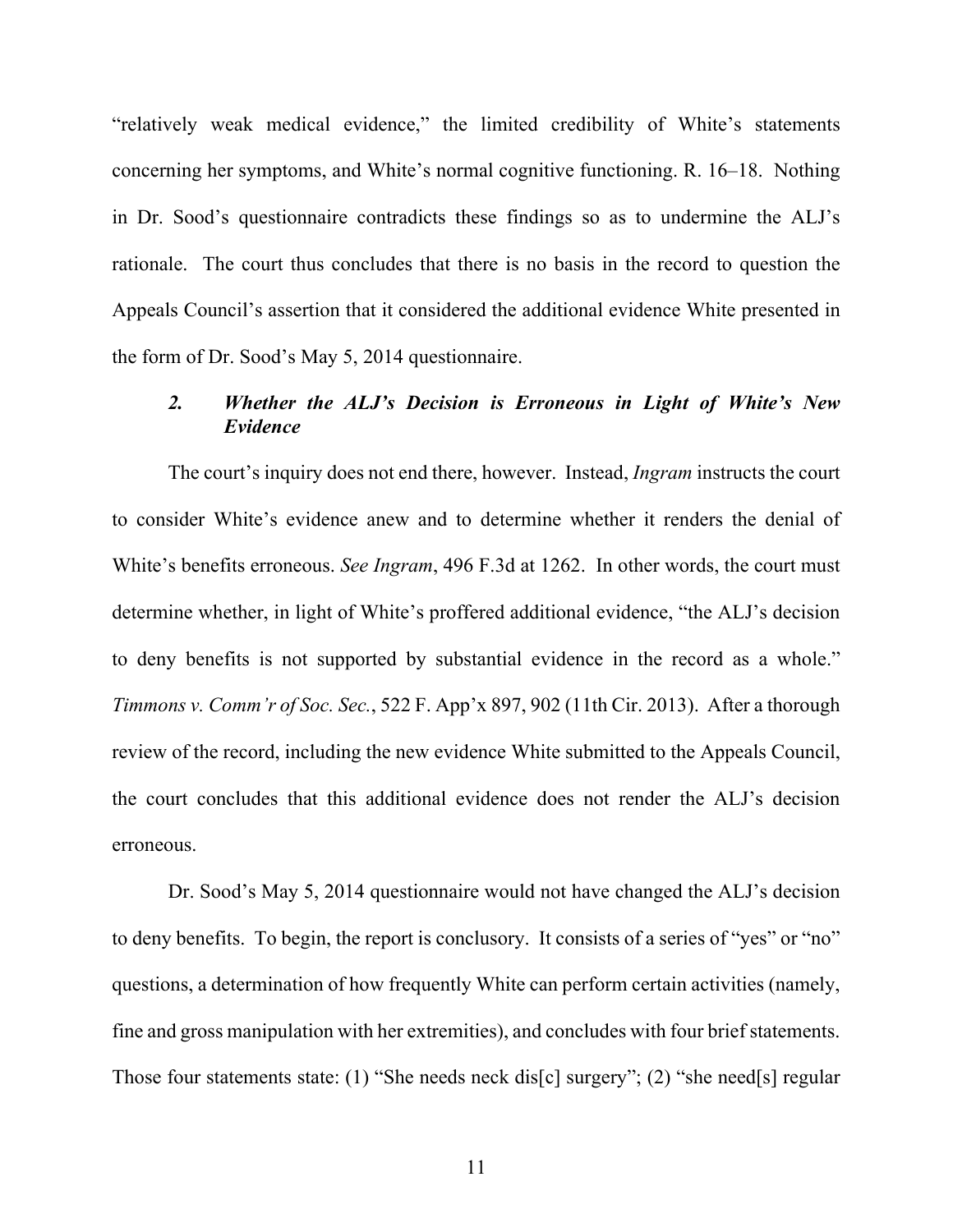[prescription medications] for [lower back] problem"; (3) "may need surgery"; and (4) "she need[s] ch[ronic] pain management." R. 707. This is the extent of the commentary in Dr. Sood's questionnaire. While White is correct that the opinion of a treating physician is usually given controlling weight, the opinion may be discounted if it is "not supported by objective medical evidence or is merely conclusory." *Robinson v. Astrue*, 365 F. App'x 993, 996 (11th Cir. 2010). Reports that are conclusory "because they merely consist[] of items checked on a survey, with no supporting explanations" have little probative value. *Burgin v. Comm'r of Soc. Sec.*, 420 F. App'x 901, 903 (11th Cir. 2011); *see Lewis v. Callahan*, 125 F.3d 1436, 1440 (11th Cir. 1997) (stating that "good cause" exists to give less than substantial weight to the opinion of a treating physician if that opinion was conclusory). Like the questionnaire in *Burgin*, the questionnaire here contains a survey with corresponding check marks next to "yes" or "no" with no supporting explanation or commentary, making it conclusory and of limited probative value. R. 16–18.

Dr. Sood's questionnaire also makes several determinations on dispositive issues that are reserved for the ALJ. For example, the questionnaire asks about the credibility of White's subjective complaints of pain and White's ability to "sustain any type of job for a normal work week . . . at any exertional level." R. 705. "A doctor's opinion on a dispositive issue reserved for the Commissioner, such as whether the claimant is 'disabled' or 'unable to work' is not considered a medical opinion and is not given any special significance." *Kelly v. Comm'r of Soc. Sec.*, 401 F. App'x 403, 407 (11th Cir. 2010) (citing 20 C.F.R. §§  $404.1527(e)$  &  $416.927(e)$ ). Moreover, "credibility determinations are the province of the ALJ." *Moore v. Barnhart*, 405 F.3d 1208, 1212 (11th Cir. 2005). In discussing White's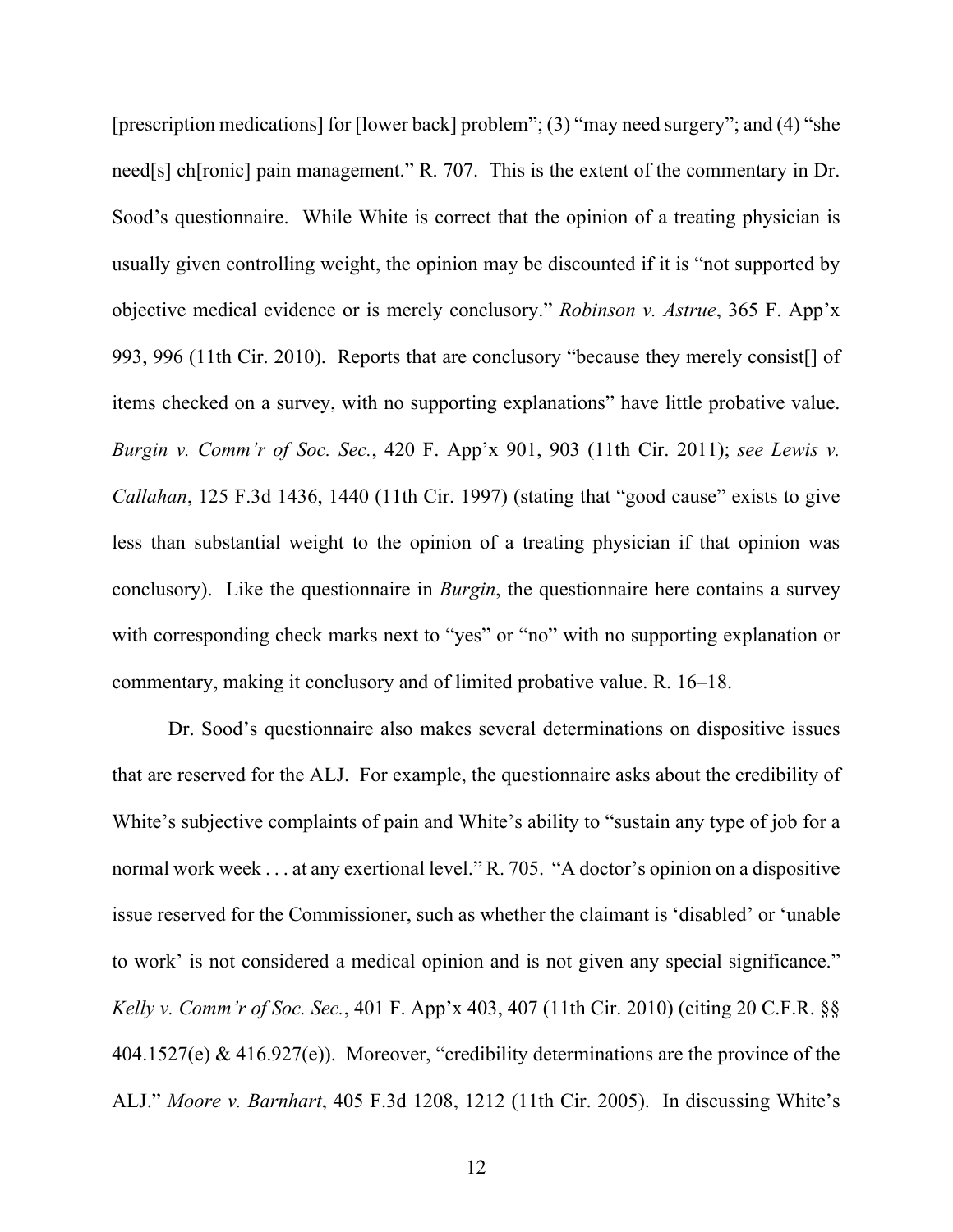credibility and her ability to work, Dr. Sood's questionnaire unquestionably touches upon several issues that are properly determined by the ALJ as opposed to a treating physician. This further limits the questionnaire's probative value.

Notably, the only two issues White presents on appeal are the Appeals Council's consideration of the additional evidence and the testimony of the vocational expert. White does not challenge any other portion of the ALJ's decision as unsupported by substantial evidence or legally erroneous. However, the court is instructed to undertake an independent review of the record as a whole and to determine if the ALJ's decision, in light of White's new evidence, is supported by substantial evidence.

The ALJ concluded that White was not disabled because she has the residual functional capacity to perform less than a full range of light work. R. 15. This conclusion was based partially on the ALJ's determination that White's subjective complaints of pain were not fully credible––a determination that is not only the exclusive province of the ALJ, *see Moore*, 405 F.3d at 1212, but was supported by the consultative examination of Dr. Patricia Humphries in January of 2012. *See* R. 290 ("Due to inconsistencies in history, lack of objective findings and exaggerated pain response, [I] feel that [an] element of malingering exists."). Further, the record is devoid of objective medical evidence in support of White's claims. Dr. Humphries' findings of chronic back pain, restless leg syndrome, and hypermobile patellae, R. 290–91, were all reflected in the ALJ's opinion. R. 13 & 15. Dr. Humphries' examination demonstrated that White's upper extremities "reveal[ed] no deformities," her lower extremities were "unremarkable for malalignment, tenderness, or instability," and that she had some tenderness in her back but with "[n]o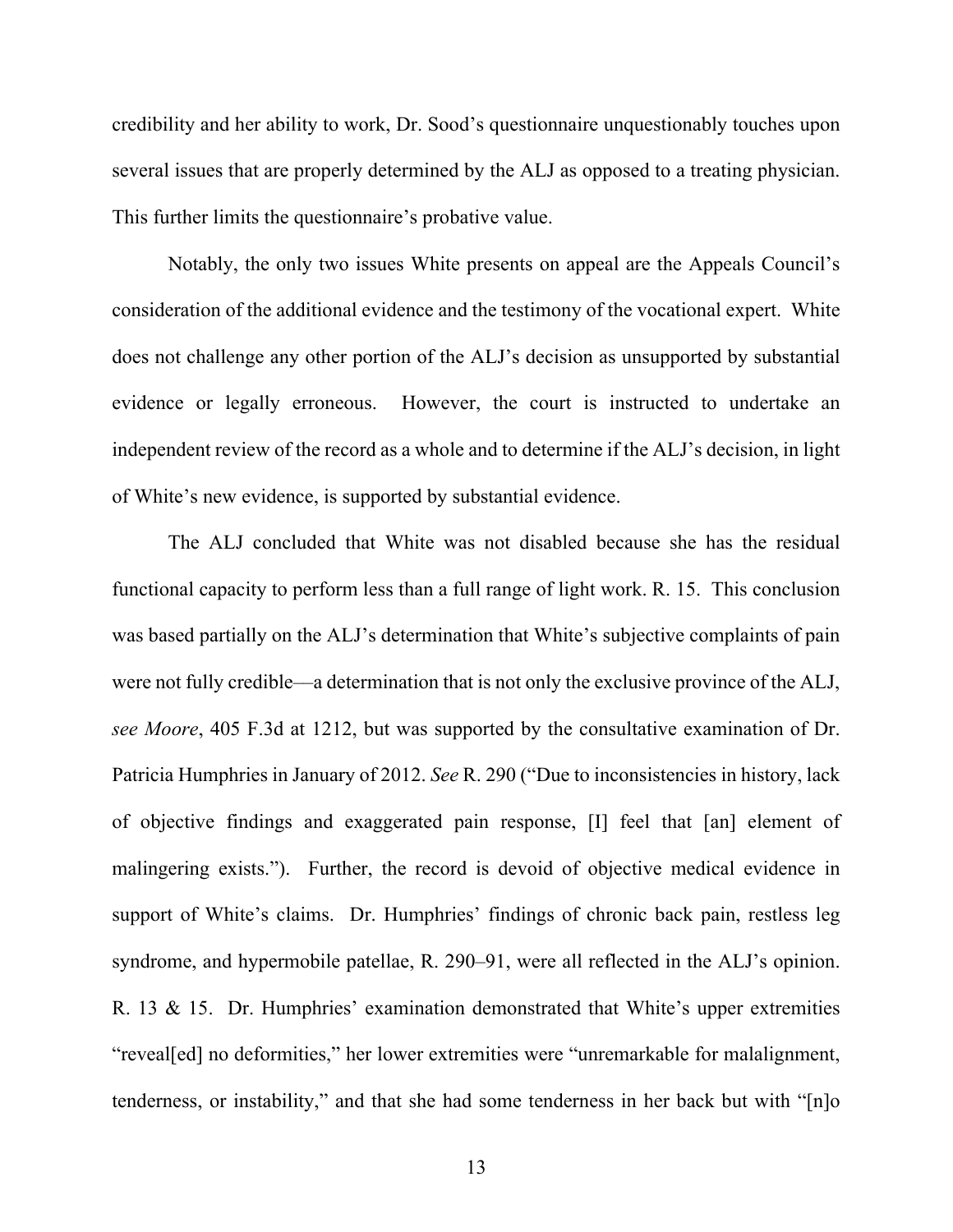palpable spasm." R. 290. Similarly, an examination at the South Atlanta Spine and Wellness Center in February of 2012 revealed that White's cervical range of motion, shoulder depression test, straight leg raise test, and Iliac Compression test were all "within normal limits" despite "mild tenderness" and "spinal instability." R. 612–13. Treatment notes from that facility document White's improvement in March, April, and May of 2012. R. 654, 669 & 690.

After a car accident in October of 2012, White presented to the Columbus Regional Medical Center in Columbus, Georgia. R. 343. The examination revealed "no evidence of acute cervical spine abnormality" and a "normal range of motion" in White's neck. R. 343. There was also no musculoskeletal abnormality. R. 343. In October of 2012, White began treatment with Dr. Sood. R. 365. The ALJ noted that Dr. Sood's opinion that White's injuries were permanent was inconsistent with his medical notes, which demonstrated White's improvement with treatment. R. 18. Dr. Sood's notes revealed that although White's movements were "limited" and there was tenderness in the areas of her neck and back, there was "no obvious weakness of both [her] upper or lower extremities," "[n]o atrophy," and "[n]o obvious sensory deficit." R. 367. X-rays and an MRI showed "fairly well maintained" disc space and "no other significant abnormality" in her spine. R. 368. However, Dr. Sood did note an "annular tear" and a protruded/herniated disc in White's neck and a damaged disc in her spine. R. 368. White demonstrated improvement in both her neck and back as a result of Dr. Sood's treatment. *See* R. 370 ("[W]hite has been treated with lumbar epidurals for which she has done well, and she still seems to be doing well."); R. 371 ("She says she is well controlled with the[] pain mediation and Butran patches have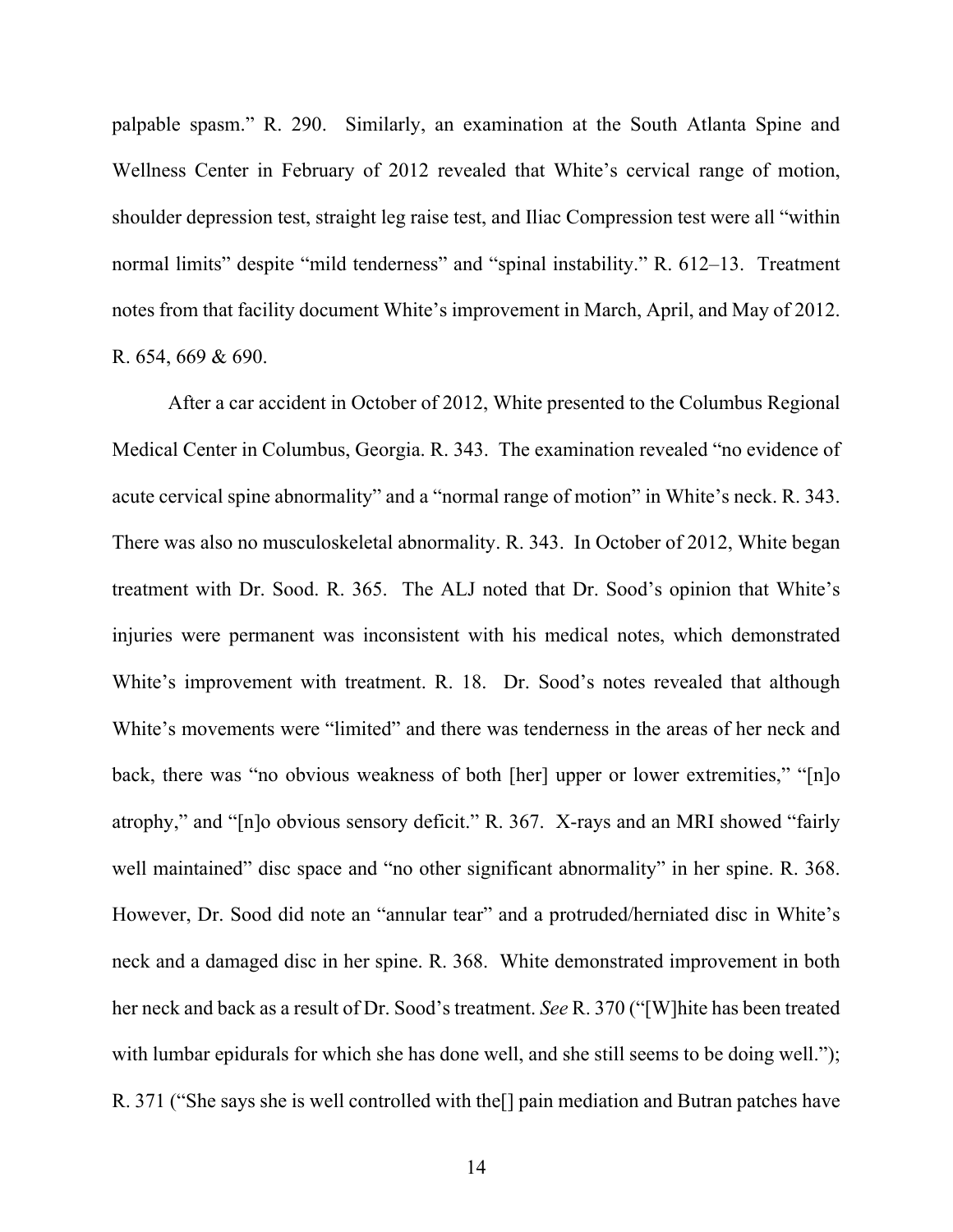worked well for her. However, her pain still persists."). Courts routinely consider whether a claimant's pain is managed or controlled by treatment. *See, e.g.*, *Caces v. Comm'r, Soc. Sec. Admin.*, 560 F. App'x 936, 940 (11th Cir. 2014) (concluding substantial evidence supported the ALJ's decision discrediting a claimant's subjective complaints of pain where the medical evidence demonstrated that the "pain was controlled with medication and injections"); *Barringer v. Colvin*, 2013 WL 4496326, at \*9 (M.D. Ala. Aug. 21, 2013) (determining the same for ALJ's residual functional capacity assessment where the claimant's pain was "controlled by medications"). Despite White's apparent improvement, Dr. Sood's prognosis remained "guarded" and he recommended surgery. R. 370.

White's treatment history with her primary care physician, Dr. Robert Ritchea, is consistent with the rest of the medical records. Dr. Ritchea treated White from August of 2010 to October of 2012 and repeatedly observed "continuous and ongoing pain issues" and at times noted tenderness in her neck and back. *See* R. 319–37. However, he had also noted at various junctures that she was doing "fair," "stable," and that the pain medications were "doing reasonably well to control [the pain]." R. 321, 323 & 327. He had also advised her to exercise at a gym in an effort to alleviate her pain, R. 333, despite the fact that physical labor exacerbated her pain. R. 330. The ALJ correctly noted that Dr. Ritchea's treatment of White was "conservative." R. 18; *see Pennington v. Comm'r of Soc. Sec.*, 652 F. App'x 862, 873 (11th Cir. 2016) (stating that "ALJs are permitted to consider the type of treatment a claimant received in assessing the credibility of [the claimant's] subjective complaints"); *Laurey v. Comm'r of Soc. Sec.*, 632 F. App'x 978, 989 (11th Cir. 2015) (finding that substantial evidence supported the ALJ's decision to deny benefits where the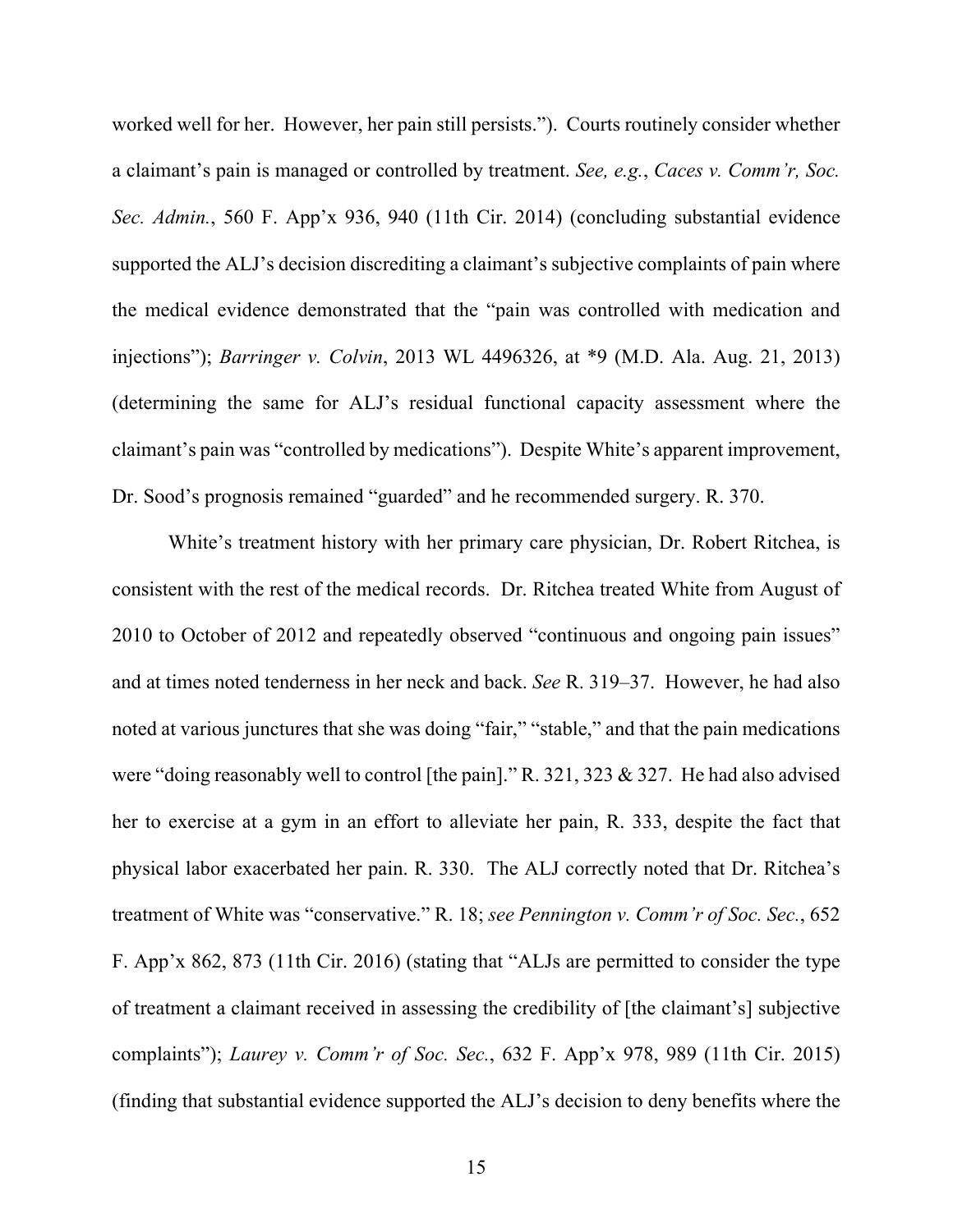claimant's treatment plan for degenerative disc disease was "conservative, consisting of pain medication, muscle relaxers, and physical therapy").

In short, the record is replete with evidence supporting the ALJ's denial of benefits, and nothing in Dr. Sood's May 5, 2014 questionnaire renders this decision erroneous. As instructed, the court has considered evidence both favorable and unfavorable to the ALJ's decision, including Dr. Sood's recommendations of surgery. However, in light of the ALJ's considerations and the evidence of record, the court must conclude that the ALJ's decision was supported by substantial evidence. The ALJ considered the continuous reports of pain and tenderness in the record in determining that White can perform less than a full range of light work with a number of limitations, including a sit/stand option. R. 15. The ALJ also considered White's testimony, but determined it was "not entirely credible" in light of White's relatively conservative treatment, reports that her pain was controlled with medications, injections, Butran patches, and physical therapy, and an overall lack of objective medical findings corroborating White's complaints. On the contrary, the objective medical evidence detailed above and relied upon by the ALJ conflicts with White's subjective complaints of continuous and extreme pain. The court therefore concludes, applying the Eleventh Circuit's deferential standard, that the ALJ's decision to deny benefits is supported by substantial evidence in the record and Dr. Sood's questionnaire does not render the decision erroneous.

#### **C. Testimony of the Vocational Expert**

The ALJ based her determination that White has the residual functional capacity to perform other light work on the testimony of a vocational expert ("VE"), who was asked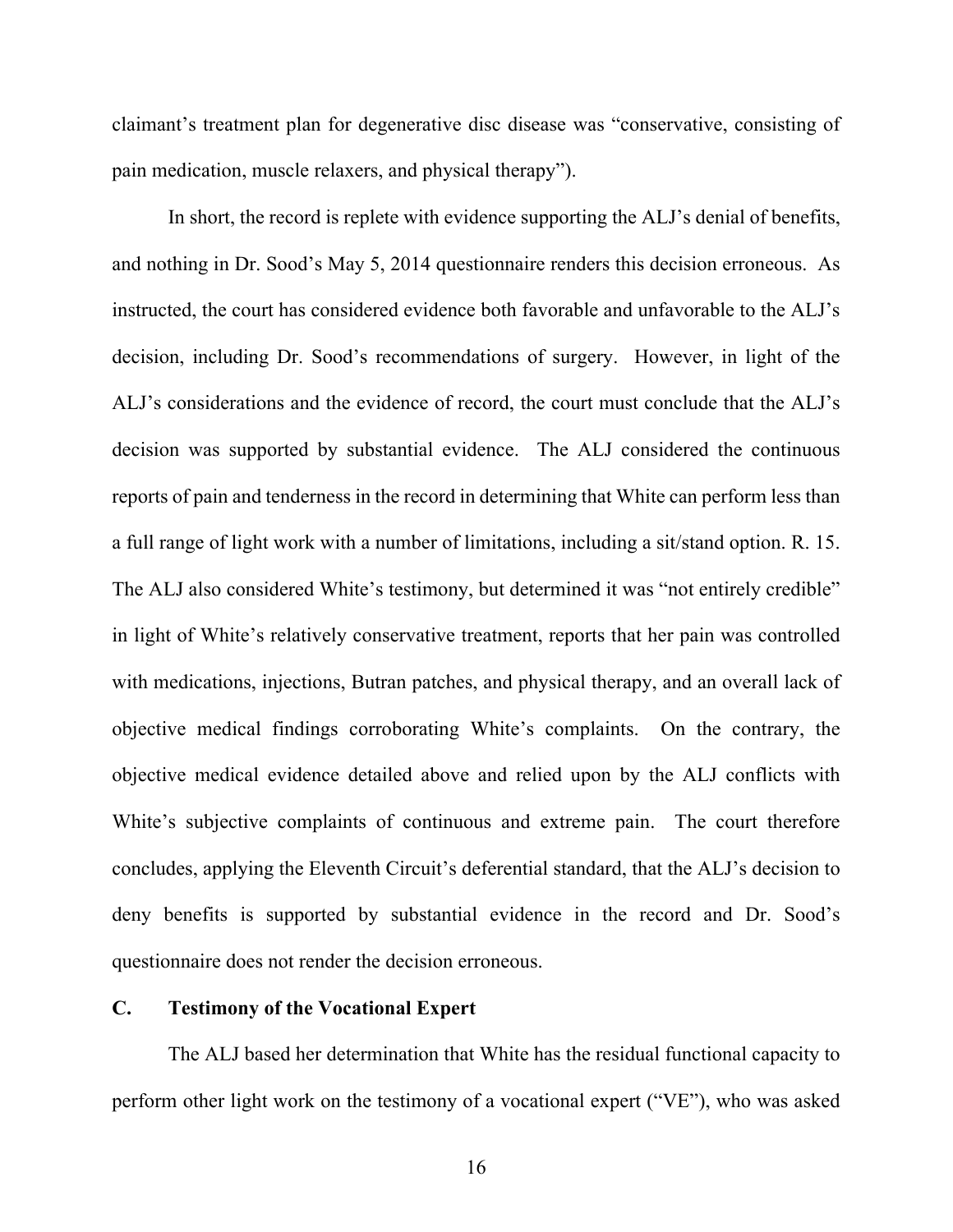questions about a hypothetical claimant with the same age, education, work experience, and limitations as White.<sup>5</sup> R. 19–20, 38–39. The ALJ first asked the VE questions based on the limitations on which the ALJ relied in her opinion. R. 15, 38. The VE responded that there are three light, unskilled jobs that an individual with these limitations could perform: swatch clerk, blood donor unit, and odd piece checker. R. 38–39. Then, the ALJ asked a question with the same limitations, except that the individual would be capable of just occasional handling and fingering. R. 39. In this case, the VE responded that such an individual could perform three sedentary, unskilled occupations: weight tester, lens block gauger, and dowel inspector. R. 39. The VE testified that all of these occupations included the option to alternate between sitting or standing––the "sit/stand option." R. 40. This led to the determination that White has the residual functional capacity to perform light work and, therefore, that she is not disabled within the meaning of the Social Security Act.

White argues that the VE testified inconsistently with the Dictionary of Occupational Titles ("DOT") and provided no explanation for the alleged inconsistency. Doc. 11 at 11–15. In support, White relies upon Social Security Ruling 83-12, which states, in pertinent part, that individuals requiring a sit/stand option are "not functionally capable of doing either the prolonged sitting contemplated in the definition of sedentary work (and for the relatively few light jobs which are performed primarily in a seated position) or the prolonged standing or walking contemplated for most light work." SSR 83-12, 1983 WL 31253, at \*4 (Jan. 1, 1983). White contends that because the VE's testimony was

 $5$  The Commissioner's burden to demonstrate a claimant's ability perform other work is satisfied through the testimony of a VE. *See, e.g.*, *Chester v. Bowen*, 792 F.2d 129, 131–32 (11th Cir. 1986).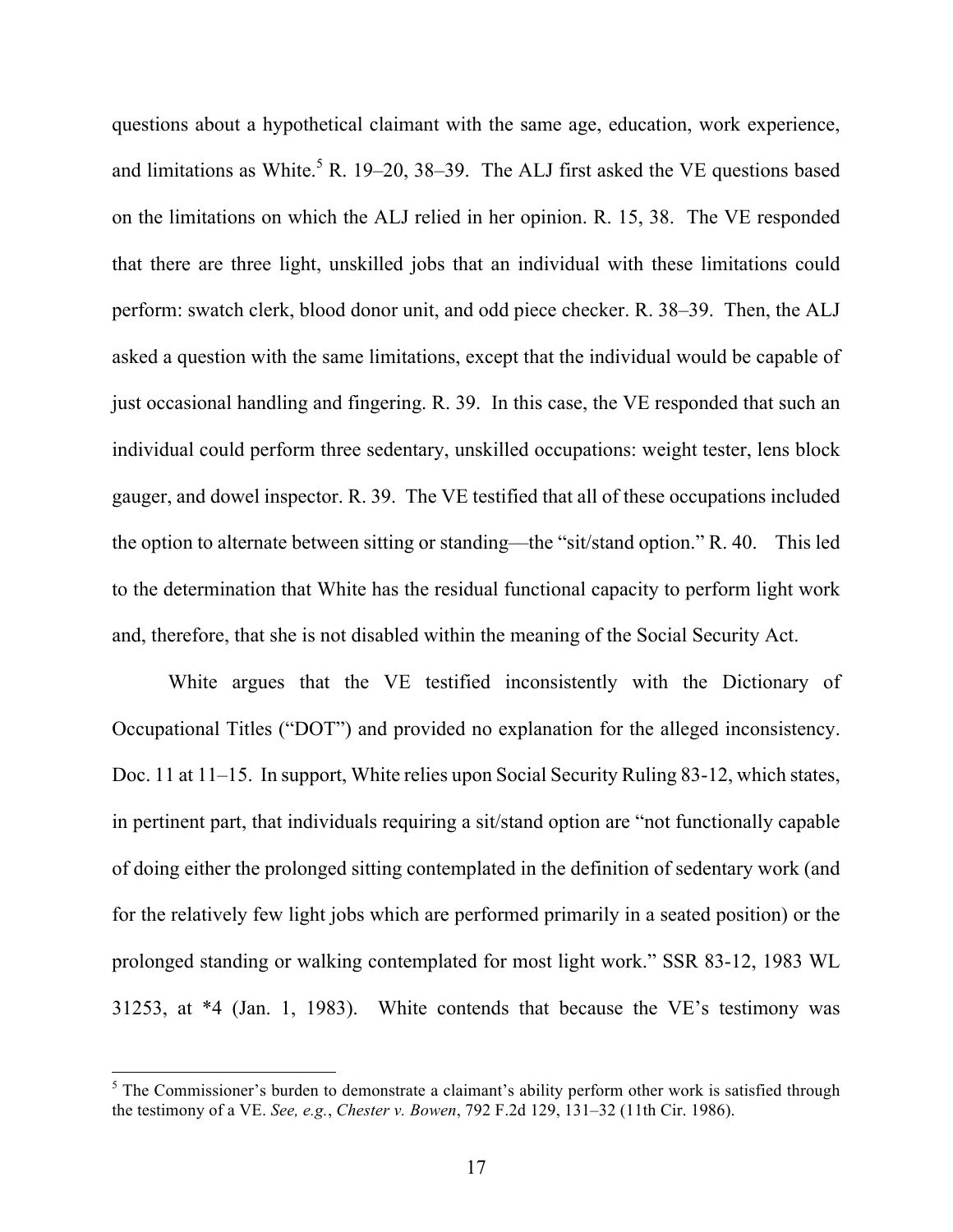inconsistent with the DOT, and because the ALJ ultimately relied upon that inconsistent testimony in her determination of White's residual functional capacity, the ALJ committed reversible error.<sup>6</sup> Doc. 11 at 14.

White's argument fails for two reasons. First, though White claims that the VE testified inconsistently with the DOT by stating that she could perform jobs classified as both light and sedentary despite needing a sit/stand option, she acknowledges that the "DOT does not recognize the need to alternate between sitting and standing or address the 'sit/stand option' as to which it is commonly referred." Doc. 11 at 14. Thus, White argues that the VE's testimony conflicted with the DOT in concluding White could perform light and sedentary work with a sit/stand option while in the same breath admitting that the DOT does not address the sit/stand option in the first place. The court cannot conclude that the VE's testimony was inconsistent with a portion of the DOT that, by White's own admission, does not even exist.<sup>7</sup>

However, even if the court were to interpret White's argument as a more general claim that the ALJ's ruling did not comply with SSR 83-12, White's argument still falls short. White's contention ignores a key portion of the quoted passage from SSR 83-12 provided to the court in her brief. After discussing the inherent tension between the necessity of a sit/stand option and light work and sedentary work, SSR 83-12 states that "[i]n cases of unusual limitation of ability to sit or stand, a [VE] should be consulted to

 $6$  White further maintains that it was erroneous for the VE to state that he had testified consistently with the DOT. R. 14–15.

<sup>&</sup>lt;sup>7</sup> Further, even if the VE's testimony did conflict with the DOT, "the VE's testimony 'trumps' the DOT." *Jones v. Apfel*, 190 F.3d 1224, 1229–30 (11th Cir. 1999).